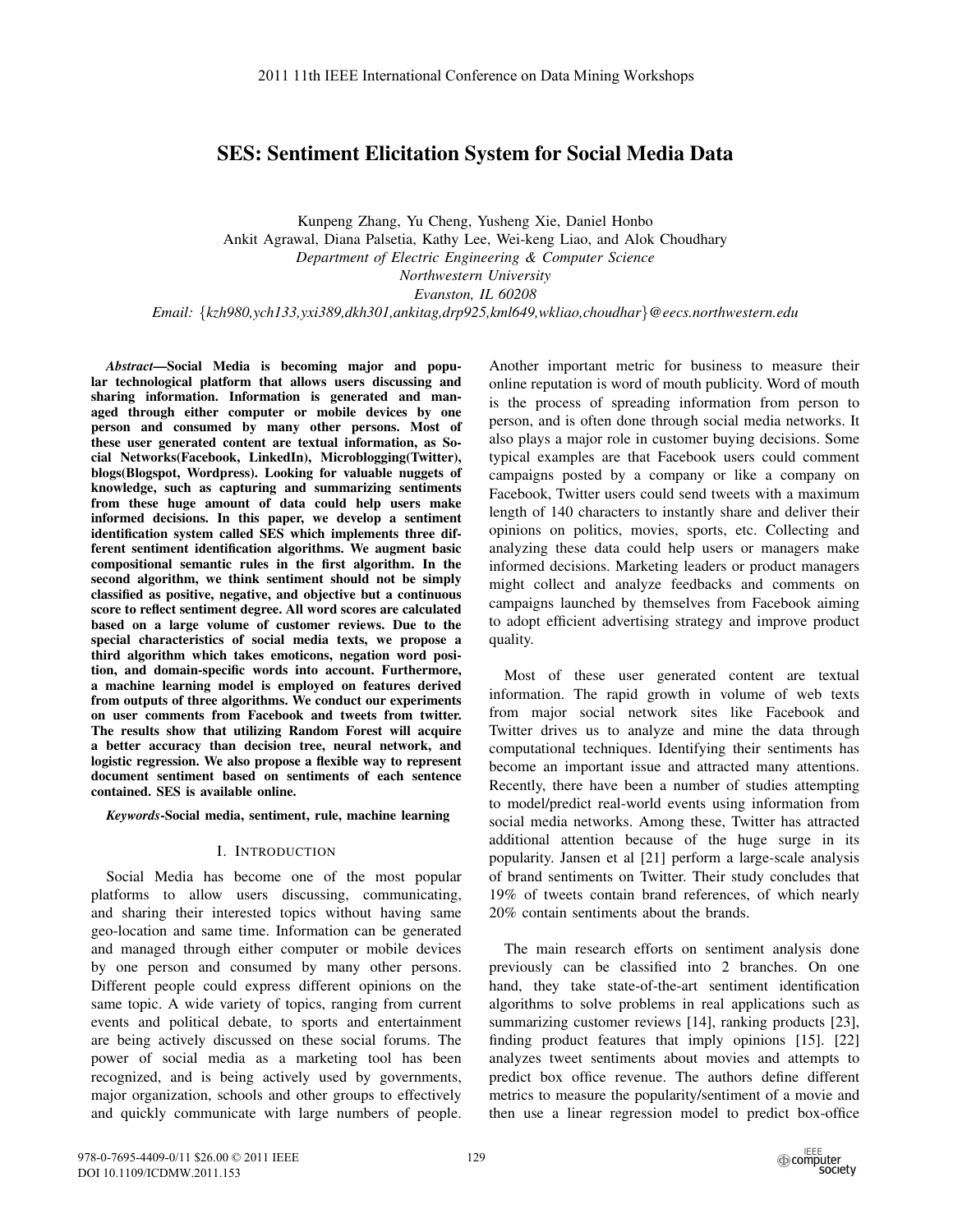revenue. Joshi et all [24] use a similar technique to predict box-office revenue of movies using review text. On the other hand, researchers put their focus on disvovering new sentiment algorithms. Bag-of-Words approach produces domain-specific lexions. There is a vast body of research which attempts to incorporate these interactions as features in a machine learning model [2], [3], [18]. Rule-based approaches has been studied by many researchers. [1] propose compositional semantics, which is based on the assumption that the meaning of a compound expression is a function of the meaning of its parts and of the syntactic rules by which they are combined. They have developed a set of composition rules to assign sentiments to individual clauses, expressions and sentences. We have augmented these rules by adding our own rules which are specific to social media texts. In addition to these rules, we require a method of assessing the impact of these on the the polarity of an expression. We also develop our version of the Compose function for computing the polarity of an expression based on Compositional Semantic rules. Our first algorithm is implemented based on this. There is one fact that most previous work provides binary polarities only (positive and negative), and the polarity of sentiment is simply reversed when a negation is detected. In this paper, we incorporate additional parse-and-paraphrase paradigms based on basic pattern (adverb-adjective-noun) proposed by Liu et al to assess the degrees of sentiments and utilize generated sentiment scores to evaluate sentiments for social media data [4]. Our second algorithm uses scores to output sentiment for a sentence. Social media texts have their own speciality that they often have emoticons and misspellings or shortened versions of common words. We observe that the presence of an emoticon almost always convey the underlying sentiment. In our third algorithm, we not only collect most common positive/negative sentiment words, negation words, but also positive/negative emoticons. Negation words do not only have simple functions of reversing the sentiment. Their position related to sentiment words in a sentence also plays an important role in deciding sentiment.

We build a web-based system called SES, which ensambles three algorithms we implemented and uses machine learning method to predict text sentiment. The system is aiming to predict sentiment on both sentence and document level. A document often contains more than one sentences. We split it into sentences which are the input of the system. In addition, we have designed a strategy to represent a overall sentiment of a document. A concept of "mixture" is imported and applied. We conduct our experiments on Facebook comments and twitter tweets using four different machine learning models: decision tree, neural network, logistic regression, and random forest. The experiment results show that random forest model reaches highest accuracy. Due to the independence of sentiment prediction for different sentences, a simple parallel mechanism has been employed. The detailed system architecture and flow of SES will be described in section III.

## II. RELATED WORK

Recently, there has been a wide range of research done on sentiment analysis, from rule-based, bag-of-words approaches to machine learning techniques. One of the main directions is sentiment classification, which classifies the whole opinion document (e.g., a product review) as positive or negative [2], [5]–[7]. In [1], they view such subsentential interactions in light of compositional semantics, and present a novel learning-based approach that incorporates structural inference motivated by compositional semantics into the learning procedure. They also find that "content-word negators" plays an important role in determining expression-level polarity. In [2], authors employ machine learning techniques to classify documents by overall sentiments and conducted their experiments on movie reviews and the results show that three machine learning methods they employed (Naive Bayes, maximum entropy classication, and support vector machines) do not perform as well on sentiment classification as on traditional topic-based categorization. Another important direction is classifying sentences as subjective or objective, and classifying subjective sentences or clauses as positive or negative [8]–[13]. In [20], authors present a linguistic analysis of conditional sentences, and build some supervised learning models to determine if sentiments expressed on different topics in a conditional sentence are positive, negative or neutral.

Several researchers also studied feature/topic-based sentiment analysis [15]–[19]. Their objective is to extract topics or product features in sentences and determine whether the sentiments expressed on them are positive or negative. In [14], authors aim to summarize all customer reviews of a product by mining the features of the product on which customers have expressed their opinions and whether the opinions are positive or negative. In [3], authors use feature-based opinion mining model to identify noun product features that imply opinions. It is mainly focusing on the problem of objective nouns and sentences with implied opinions. In [4], authors propose an approach to extracting adverb-adjective-noun phrases based on clause structure obtained by parsing sentences into a hierarchical representation. They also propose a robust general solution for modeling the contribution of adverbials and negation to the score for degree of sentiment. This is the basis of our second algorithm plus some extra phrases added by us.

### III. SYSTEM DESCRPITION

The system contains multiple tasks from the input raw data towards output the final sentiment. The first task is data preprocessing. The second task is running three algorithms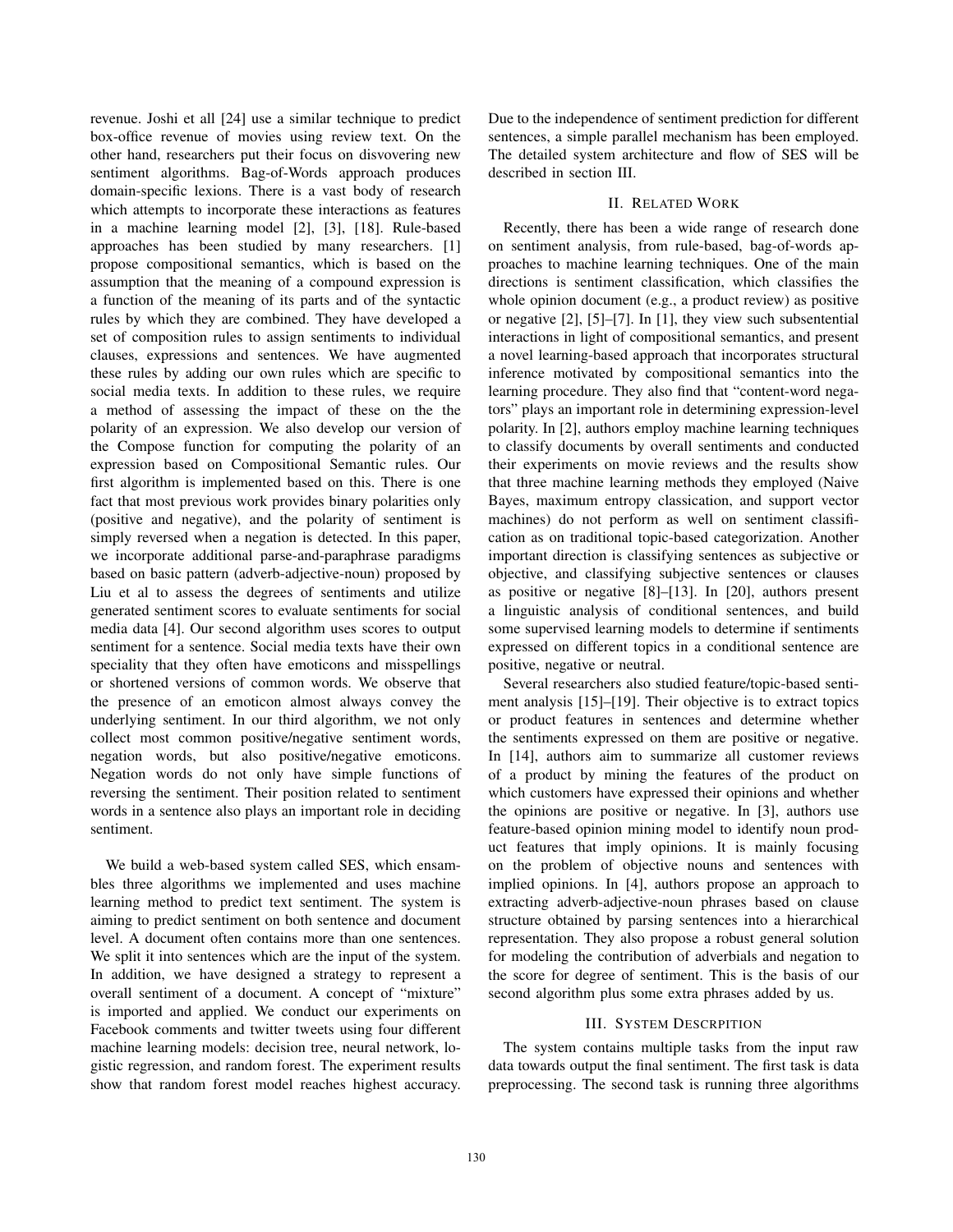

Figure 1: SES Architechture

for each sentence to get three individual outputs. Then we generate features based on these outputs and put them into trained model to output sentiment. The four task is the combination task which combines all sentence sentiments to generate a overall sentiment of the input document. The Figure 1 shows the architecture of the system. There is a mysql database which is used to store sentences split from the input document. Due to the independence of sentiment identification for each sentences, SES implements sentence identification in parallel. Web server is used to serve interaction with web users. The following sections will describe these tasks step by step.

# *A. Data Preprocessing*

A document typically consists of serveral sentences. It is not uncommon to see multiple positive and negative opinions of a company or a person in a single comment. For example, a comment of a new released Amazon kindle may use a few sentences to praise the screen quality and other sentences to criticize its weight and wireless. To simplify this problem, we split a document into sentences. The sentences then can be assigned positive or negative sentiments. In this study, we use MAXTERMINATOR to split messages into sentences [25]. It is very common to see that most social media texts contain hyperlinks and have words or phases misspelled. Removing hyperlinks and correcting misspellings of a sentence is required in order to improve the accuracy of sentiment identification. We have manually collected 138 pairs of misspelled and corrected words. In addition, most sentiment bearing words are adjectives, adverbs, verbs, and negation words. Rules defined by three algorithms also require us to identify partof-speech information for all words in a sentence. In this system, CRF Tagger, a java-based conditional random field

part-of-speech(POS) tagger for English is employed to label each word [26].

# *B. Individual Algorithms*

In this section, we will describe three algorithms of identifying sentiment for a single sentence. The first one is compositional semantic rules. A few new rules are added to the basic compositional rules proposed by [1]. The output is one of 5 integers ranging from  $-2$  to  $+2$  ( $+2$  means strongly positive, -2 means strongly negative, 0 means neutral). The second algorithm is considering that sentiment does not have to be limited into three labels(positive, negative, neutral). Rather, we think that the sentiment degree should be distinguished and reflected by a numerical score. The third algorithm identifies sentiment by checking some rules defined on positive/negative words, positive/negative emoticons, the position of negation words relative to sentiment words, and some domain-specific words.

*1) Compositional Semantic Rule Algorithm:* Table I shows the compositional rules and corresponding examples. The first 7 rules are the basis for the first algorithm and have been expanded upon. Since grammar in social media texts and part-of-speech(POS) tagging is not perfect, we have also added some rules to catch some of the errors. Keep in mind that the grammar will not always be correct in these rules, for example, in the sentence "lack of killing in rural area", killing should be a noun, words ending in "ing" are sometimes incorrectly tagged as verbs instead of nouns. In addition to these rules, we require a method of assessing the impact of these on the the polarity of an expression. Our version of the compose function for computing the polarity of an expression based on compositional semantic rules is given in Table II.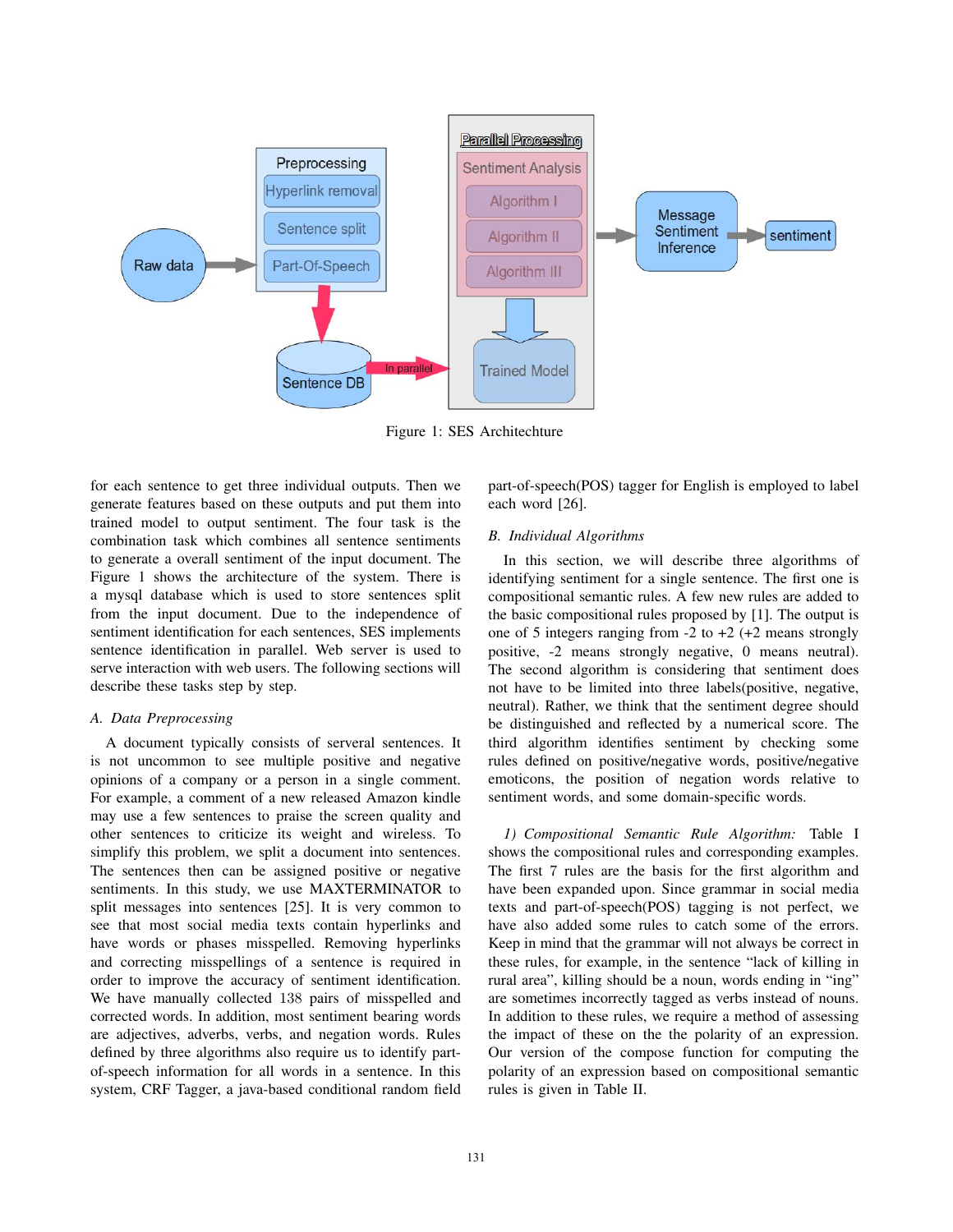| Table I: Compositional semantic rules |  |
|---------------------------------------|--|
|---------------------------------------|--|

| <b>Rules</b>                                                           | Example                                                       |
|------------------------------------------------------------------------|---------------------------------------------------------------|
| 1. Polarity(not [arg1]) = $\neg$ polarity(arg1)                        | not [bad] $\{arg1\}$                                          |
| 2. Polarity([VP1] [NP1]) = Compose([VP], [NP])                         | $[destroyed]\{VP\}$ the $[terrorism]\{NP\}$                   |
| 3. Polarity([VP1]to[VP2]) = Compose([VP1],[VP2]                        | [refused]{VP1} to{to} [deceive]{VP2} the man                  |
| 4. Polarity([ADJ]to[VP1]) = Compose([ADJ],[VP1])                       | unlikely] ${ADJ}$ to ${to}$ [destroy] ${VP}$ the planet       |
| 5. Polarity( $[NP1]$ in $[NP1]$ ) = Compose( $[NP1]$ , $[NP2]$ )       | [lack] $\{NP1\}$ offing [crime] $\{NP2\}$ in rural areas      |
| 6. Polarity([NP1] [VP1]) = Compose([VP1],[NP1])                        | crime] $\{NP1\}$ has [decreased] $\{VP1\}$                    |
| 7. Polarity([NP1]be[ADJ]) = Compose([ADJ],[NP1])                       | $\{\text{damage}\}\$ is {be} $\{\text{minimal}\}\$ ADJ}       |
| <b>Our Rules</b>                                                       | Example                                                       |
| 8. Polarity([NP1]in[VP1]) = Compose([NP1],[VP1])                       | $lack\{NP1\}$ offing killing $\{VP1\}$ in rural areas         |
| 9. Polarity(as[ADJ]as[NP]) = if(polarity(NP) !=0: return polarity(NP), |                                                               |
| else: return polarity(ADJ)                                             | $as{as} \{ as\}$ ugly ${ADJ}$ as ${as}$ a rock ${NP}$         |
| 10. Polarity(not as [ADJ] as [NP]) = -polarity(ADJ)                    | that was not{not} as{as} [bad]{ADJ1} as the original]{NP2}    |
| 11. If the sentence contains 'but', disregard all previous sentiment   |                                                               |
| only take the sentiment of the sentence after 'but'                    | and I've never liked that director, [but] I loved this movie. |
| 12. If the sentence contains 'despite',                                |                                                               |
| only the sentiment in the previous part of the sentence is counted.    | I love that movie, despite the fact that I hate the director. |

Table II: The compose function is used to derive the polarity of an expression. The table lists the Compose function used in [1]. Compose2 is our version of the Compose function

| Compose(arg1, arg2)                  | if(arg1) is a negator then $\neg$ polarity(arg2)<br>else if (Polarity( $arg 1$ ) = Polarity( $arg 2$ )) then Polarity( $arg 1$ )<br>else the majority polarity of data                                                                                                                                                                                                                                                           |
|--------------------------------------|----------------------------------------------------------------------------------------------------------------------------------------------------------------------------------------------------------------------------------------------------------------------------------------------------------------------------------------------------------------------------------------------------------------------------------|
| $Compose2(\text{arg1}, \text{arg2})$ | if arg1 is negative:<br>if $arg2$ is not neutral: return : polarity $arg2$ )<br>else: return -1<br>else if arg1 is positive and arg2 is not neutral: return polarity (arg2)<br>else if polarity( $arg1$ ) equals polarity( $arg2$ ): return 2 polarity( $arg1$ )<br>else if (arg1 is positive and arg2 is neutral) or (arg2 is positive and arg1 is neutral):<br>return polarity( $arg1$ ) + polarity( $arg2$ )<br>else:return 0 |

*2) Numeric Sentiment Identification Algorithm:* To calculate the numerical degree of sentiment, there are two major problems to solve: 1) how to associate numeric scores with degree of textual sentiment; 2) how to combine all the scores of multiple words for one sentence. In this section, we will describe these in details.

Definition of Strength of Sentiment The approach hypothesizes that there are two kinds of phrase that can associate with numerical scores: adverb-adjectivenoun(abbreviated as AAN) and verb-adverb(VA) phrase. For example, "a very good question" is the AAN type and "do not like it very much" is the VA type. Based on this, the key point is to define the strength of sentiment of words for each phrase. There have been studies on building sentiment lexicons to define the strength of word sentiment. Esuli and Sebastiani [28] constructed a lexical resource, Senti-WordNet, a WordNet-like lexicon emphasizing sentiment orientation of words and providing numerical scores of how objective, positive, and negative these words are. However, lexicon-based methods can be tedious and inefficient and may not be accurate due to the complex cross-relations in dictionaries like WordNet. Jing and Seneff's approach [4] to sentiment scoring is to make use of collective data such as user star ratings in reviews. It assumed that user star rating is normally consistent with the tone of the review text published by the same user. Our method is similar to this. But we argue that the sentiment scores are not only associated with user star ratings but also word appearance frequency. By associating user star ratings and frequency with each phrase extracted from review texts, we can easily associate numeric scores with textual sentiment. For both adjective and adverb-adjective phrase, we average its star ratings given by 1:

$$
Score(w) = \frac{\sum_{i \in P} \frac{n_{r_i}}{N} r_i f_{r_i}}{\sum_{r_i} \frac{n_{r_i}}{N} f_{r_i}}
$$
(1)

where P represents the set of appearances of word  $w, f_{r_i}$  is the appearance frequency in each entities,  $r_i$  represents the associated user rating in each appearance of  $w$ ,  $N$  represents the number of entities (e.g., company) in the entire data set, and  $f_{r_i}$  represents the number of entities with star rating  $r_i$ . The score is averaged over all appearances, weighted by the frequency count for removing bias towards any words. We take the first AAN phrase as an example and we consider the noun words are objective without sentiment. For the VA phrase, we can calculate the scores in the same way. Table III shows the calculated scores of some adjective words.

Based on [4], for each adverb, we get a list of all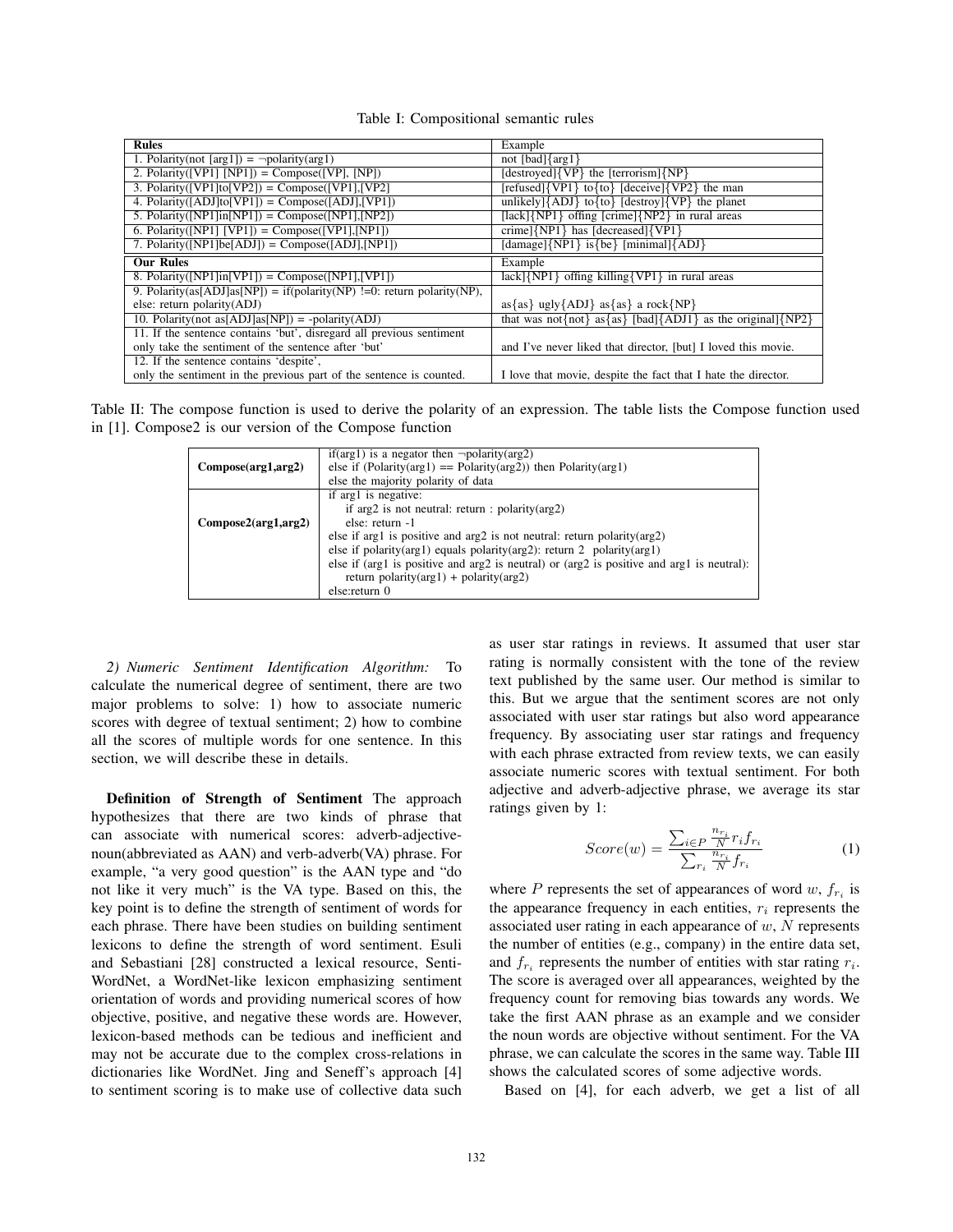Table III: Examples of scores of some adjective words

| adjective words |       |             |       |
|-----------------|-------|-------------|-------|
| Adj             | score | Adi         | score |
| Easy            | 4.1   | hard        | 2.5   |
| Good            | 3.9   | <b>Best</b> | 5.0   |
| Rude            | 1.69  | Worst       | 1.0   |
| Nice            | 3.7   |             |       |
| Bad             | 1.5   |             |       |
| Great           | 4.5   |             |       |

Table IV: Examples of scores of some adverb words

| adverb words |         |        |        |  |
|--------------|---------|--------|--------|--|
| Adv          | score   | Adv    | score  |  |
| Super        | 0.41    | Pretty | 0.18   |  |
| <b>Not</b>   | $-1.90$ | Most   | 1.0    |  |
| Little       | $-0.16$ | Never  | $-2.0$ |  |
| A bit        | 0.03    |        |        |  |
| Pretty       | 0.06    |        |        |  |
| Really       | 0.42    |        |        |  |

possible combinations with adjectives. Then, for each adjective in the list, we calculate the distance between the rating of adverb-adjective and the rating of the adjective.  $Pol(*)$  is the index function of polarity with two possible values, +1 meaning positive, −1 meaning negative. Table IV shows the calculated scores of some adverb words.

$$
Score(adv) = Pol(adj) \cdot (Score(adv, adj) - Score(adj))
$$
\n(2)

Derivation of Sentence Score After obtaining the strength rating for adverbs and adjectives, the next step is to assign the strength of sentiment to each phrase (AAN and VA) extracted by linguistic analysis, as given by 3 and 4 in a linear way:

$$
Score(adv(adj(noun))) = Score(adj) + Pol(adj) \cdot Score(adv)
$$
\n
$$
Score(adv(verb)) = Score(verb) + Pol(verb) \cdot Score(adv)
$$
\n(4)

Specially for the negation-adverb-adjective-noun and negation-adverb-verb phrase, instead of treating negation as a special case, the universal model works for all negations. This allow us to handle the negation-adverb-adjective-noun phrase in this way:

$$
Score(neg(adv(adj))) = Score(adj) + Pol(adj) \cdot Score(adv) + Pol(adj) \cdot Score(neg)
$$
\n(5)

$$
Score(neg(adv(verb))) = Score(verb) + Pol(verb) \cdot Score(adv) \\ Pol(verb) Score( \neg beg
$$

(6)

The sentence score is calculated based on the summation of all patterns we discussed above. The algorithm is listed below(Algorithm 1). The higher score means more strongly positive.

Algorithm 1 Calculating numeric score for a sentence

- 1. assign scores to all adjectives and adverbs
- 2. extract all phrases(P) and calculate each score(PS)
- 3.  $S = \sum_{i=1}^{m} PS_i$ , where m is the number of phrases

*3) Bag-of-Word and Rule-based Algorithm:* Due to the special characteristics of social media texts, we define some rules to analyze sentiments. For example, most of Facebook comments and twitter tweets contain emoticon like ::)' (positive sentiment) or ::(' (negative sentiment) which almost always conveys the underlying sentiment. We believe that there are a very few number of cases where the underlying sentiment/polarity of the comment/tweet is different from that of the emoticon present. Moreover, such cases are notoriously difficult to classify, since they are often sarcastic. In our system, we collect 77 positive emoticons and 59 negative emoticons from wikipedia [27]. The second difference from general text is that social media text is very short and authors usually use Internet language to express their opinions, such as "1st!", "Thank you, Obama", "Go Bulls!", etc. In this algorithm, a rule is introduced to process this situation: if the sentence belongs to the pattern of "[Thank you|go], [a company name(organization)|a person name]", we label it as positive. In addition, some domainspecific keywords should be added into sentiment word sets, for instance, "Yum, Yummy" should be positive word for food comments. The detailed description of this algorithm implemented in the SES is the following(Algorithm 2).

|  | Algorithm 2 Bag-of-word and rule-based algorithm |  |  |
|--|--------------------------------------------------|--|--|
|  |                                                  |  |  |

```
Require: PS: positive word set, NS: negative word set, NG:
negation word set, PE: positive emoticon set, NE: negative
emoticon set.
if exists an emoticon 'e'\in (PE, NE) then
  return Polarity(e)
else
  array[n] \leftarrow split sentence into wordswords[m] \leftarrow sentiment and negation words of array[n]
  (keeping original index order)
  for i = 0 \rightarrow m - 1 do
     1. pos←count number of positive words
     2. neg←count number of negative words
     3. reverse sentiment for words exactly following a
     negation word
     4. neighboring negation words will be counteracted
  end for
  pos>neg return 'P'
  pos<neg return 'N'
  return 'O'
end if
```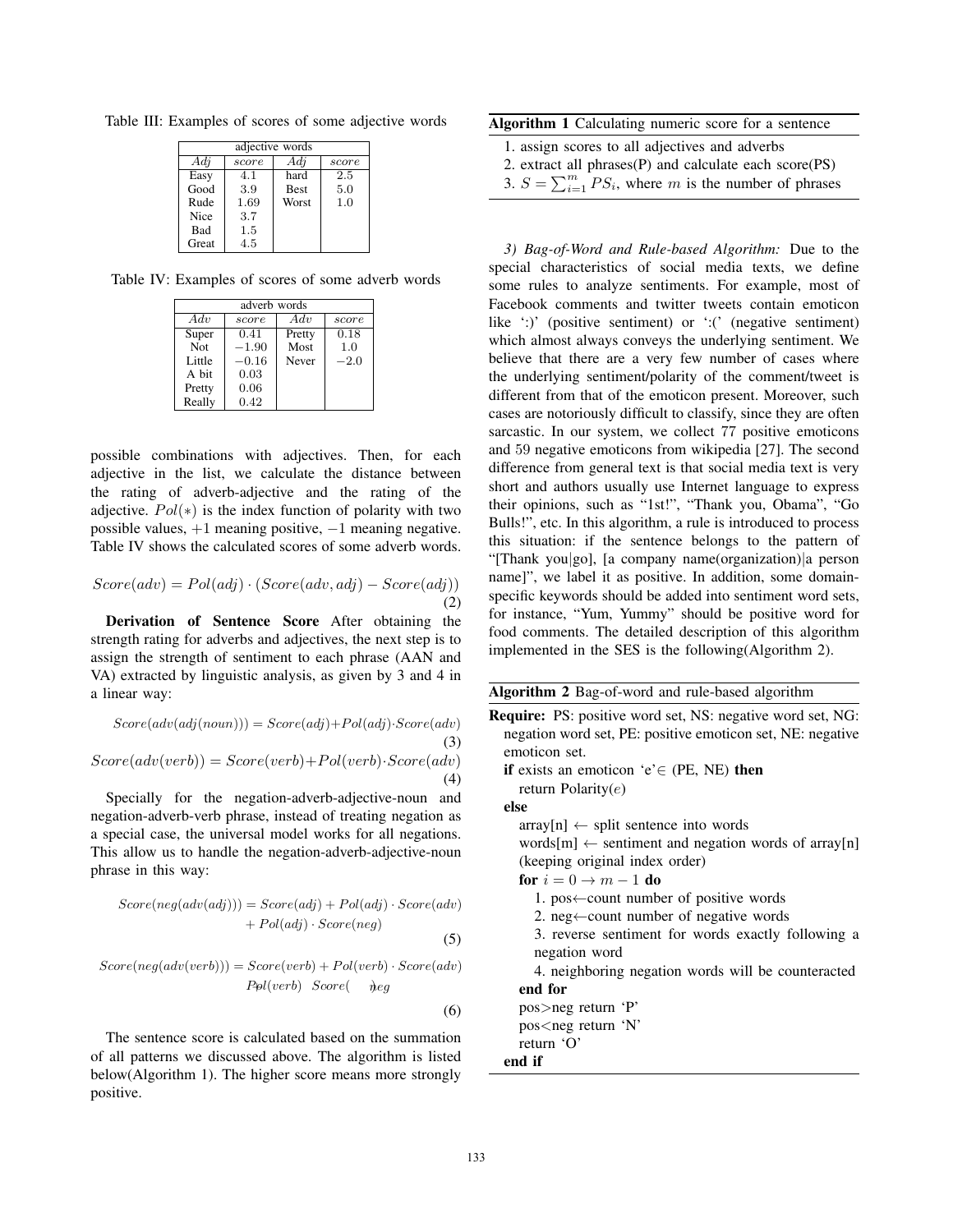## *C. Machine Learning Model*

In this section, we are training a predictive model which ensembles three algorithms to classify the sentiment of a sentence. It has 3 basic features: 1): the integer value generated from compositional semantic rules  $(S_1)$ , 2): the float value of the second algorithm output  $(S_2)$ , 3): the output of the third algorithm('P','N', or 'O')  $(S_3)$ , and 2 derived features: 1):  $S_1 + S_2$ , 2):  $S_2 - S_1$ . 10-cross validation is employed here. We use four different predictive models: decision tree(J48), neural network, logistic regression, and random forest.

## *D. Inference of Sentiment for the Entire Message*

A message or a comment usually have more than one sentence. We use three individual algorithms and trained model to output sentiment for each sentence. The next task is to integrate all sentiments to represent message sentiment. A concept of "mixture" is introduced here to help us describe sentiment of a message in a more flexible way. As we mentioned before, it is very common that users use both positive and negative sentences to express their opinions within one comment. Labeling such kind of messages just as positive or negative doesn't give us an accurate and reasonable result. In this system, we define 5 different categories to label a message. If a message only have positive sentences and objective sentences, we label it as positive message. Similarly, we label a message as negative if it only has negative and objective sentences. If there are only objective sentences constituting a message, it will be classified as objective. More complicated situation is that a message contains both positive and negative sentences. In this case, if the number of positive sentences is bigger than the number of negative sentences, the message goes to a label of positive mixed. Contrarily, the message is labeled as negative mixed, otherwise it's mixed.

#### IV. EXPERIMENT RESULTS

This section describes the experiment conducted on Facebook comments and Twitter tweets by using four different machine learning models. We manually label 1000 twitter tweets and 2000 Facebook comments. Figure ?? shows that random forest model obtains higher weighted average accuracy than decision tree, logistic regression, and neural network. The weighted average values of 4 different measurements are shown in Figure 2 and 3.

# V. SYSTEM INTERFACE

Based on what we have discussed above, we build a webbased system which allows users to identify sentiments for social media texts. The SES screenshots are shown in Figure 5. The main configuration is Apache2+MySQl+PHP5. We use Apache2 as the webserver and MySQL to host database server. In this system, we provide users two options to interact. Users could input a document into the textarea or upload a text file.

#### VI. CONCLUSION AND FUTURE WORK

We implement a web-based system SES which integrates three different algorithms for individual sentence. We augment additional rules specific to social media text beyond the basic compositional semantic rules. For the second algorithm, we use numerical score to evaluate the degree of sentence sentiment. Due to the special characteristics of social media data, we bring a bag-of-word and rule-based algorithm which considers the sentiment words, emoticons, negation word position, and domain-specific words. A machine learning model is employed based on the 5 features derived from outputs generated by three algorithms. In the future, we think that the context information in a document is important. And conditional random fields is a good model to capture it. Besides these, building a comprehensive and domain-specific sentiment words will help sentiment identification. In addition, the major and minor entities in a comparative sentence will influence sentiment decision.

#### ACKNOWLEDGMENT

This work is supported in part by NSF award numbers CCF-0621443, OCI-0724599, CCF-0833131, CNS-0830927, IIS-0905205, OCI-0956311, CCF-0938000, CCF-1043085, CCF-1029166, and OCI-1144061, and in part by DOE grants DE-FC02-07ER25808, DE-FG02-08ER25848, DE-SC0001283, DE-SC0005309, and DE-SC0005340.

#### **REFERENCES**

- [1] Y. Choi, and C. Cardie, *Learning with compositional semantics as structural inference for subsentential sentiment analysis*. Proceedings of the Conference on Empirical Methods in Natural Language Processing, pages 793–801, 2008.
- [2] B. Pang, and L. Lee and S. Vaithyanathan, *Thumbs up? Sentiment Classification using Machine Learning Techniques*. Proceedings of the 2002 Conference on Empirical Methods in Natural Language Processing (EMNLP), pages 79–86, 2002.
- [3] L.Zhang, and B. Liu and S. Vaithyanathan, *Identifying noun product features that imply opinions*. Proceedings of the 49th Annual Meeting of the Association for Computational Linguistics: Human Language Technologies: short papers - Volume 2, pages 575–580, 2011.
- [4] J. Liu, and S. Seneff, *Review sentiment scoring via a parseand-paraphrase paradigm*. Proceedings of the 2009 Conference on Empirical Methods in Natural Language Processing: Volume 1 - Volume 1, pages 161-169, 2009.
- [5] J. Liu, and S. Seneff, *Thumbs Up or Thumbs Down? Semantic Orientation Applied to Unsupervised Classification of Reviews*. Proceedings of the 40th Annual Meeting on Association for Computational Linguistics, pages 417–424, 2002.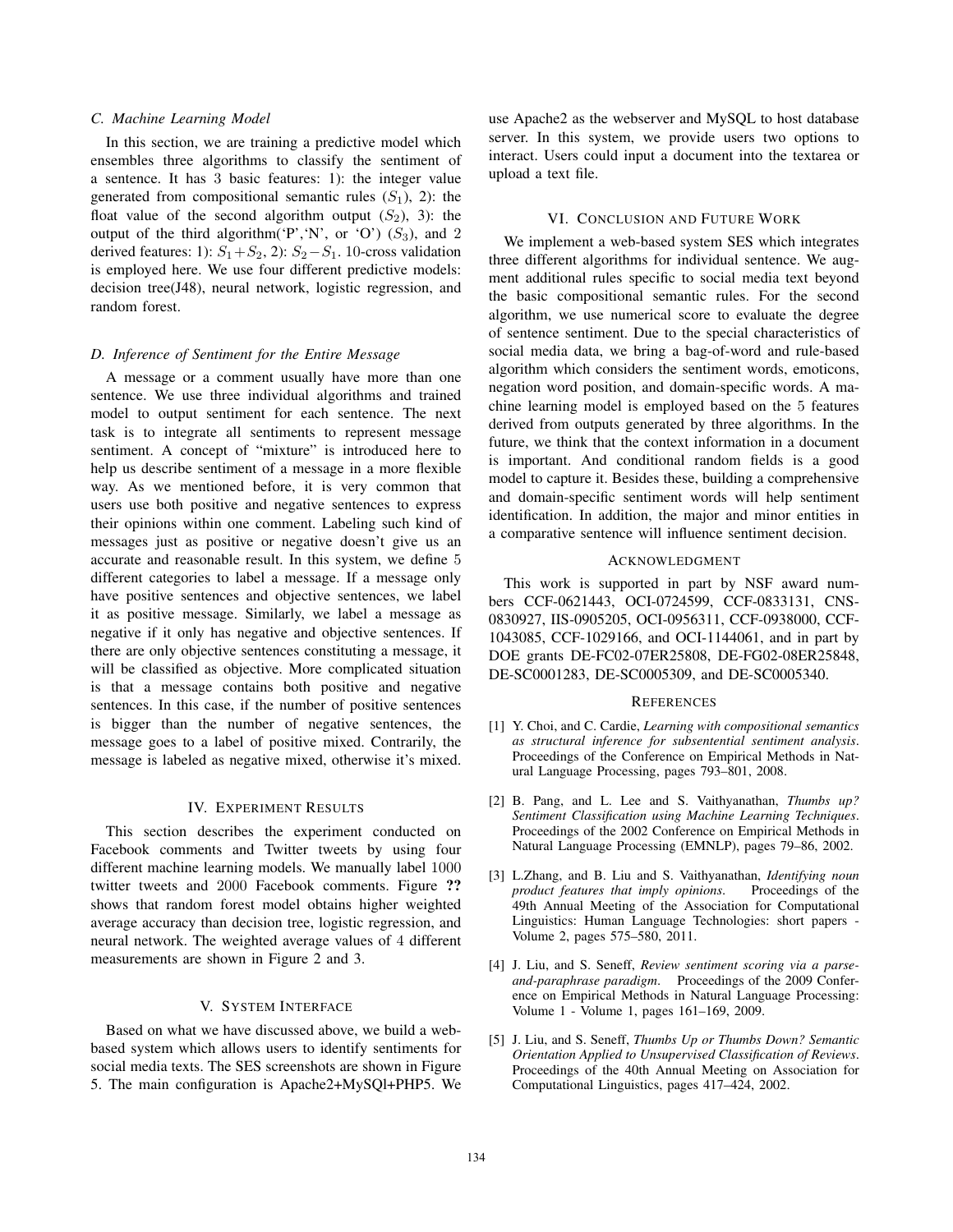





Figure 3: The precision, recall, F-measure, ROC, and accuracy for Twitter tweets